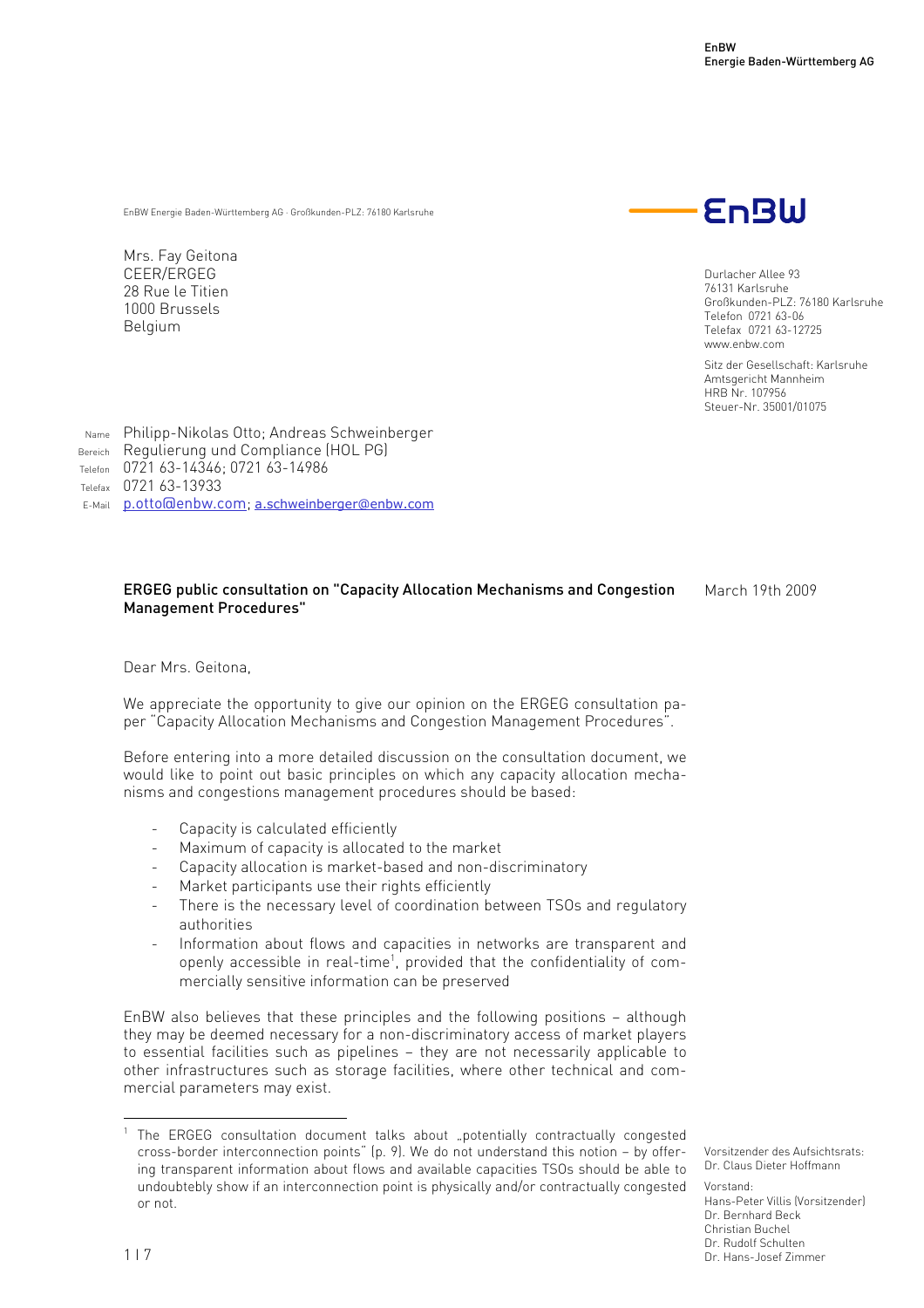

#### 2. The scope of ERGEG's principles and of the derived proposals covers bringing capacity to the market where there is currently contractual congestion. Do you agree with this approach?

EnBW agrees with the general approach of proposing measures by which unused capacity currently held contractually is made accessible to the market and by which TSOs are encouraged to offer capacity which is not yet available, however we reject the approach as proposed pursuant to G2.2.1. According to this concept a reasonable proportion of the available capacity should be set aside for shortterm capacity products to be offered on a firm basis, unless the primary and secondary market and the UIOLI procedures provide shippers with satisfactory access to capacity. This approach implies the opportunity for regulators to deprive longterm shippers of their capacity rights even if the contracted capacities are fully utilised. EnBW believes that the market position should not have a decisive impact on the regulation of capacities.

Furthermore it is the intention of the aforementioned approach to restrict the market position of dominant players. Yet we would like to stress the fact that a European approach is de facto impossible since a common understanding of dominant players does not exist; the definition may vary between Member States.

EnBW instead believes that capacities should only be made accessible to market players on the basis of transparent and non-discriminatory secondary market mechanisms – as conceived in the Third Energy Package.

We also see it as problematic for a shipper to lose its capacity rights completely for the whole term as pursuant to G4.2.3.

#### 3. In principle, European regulators consider FCFS allocation potentially discriminatory. Do you share this view? What do you think about the proposed mechanisms (OSP with subsequent pro-rata allocation or auctioning)?

EnBW agrees that FCFS allocation is a potentially discriminatory approach, particularly where it applies to physically congested points. Allocation procedures should be based on auctions as it is done in the power sector.

#### 4. In your view, what is the future importance of the proposed capacity products (firm, interruptible, and bundled) and of the proposed contract duration (intra-day up to multi-annual $\mathcal{V}$ ?

EnBW agrees that there is a need for multiple capacity products with different terms ranging from multi-yearly to intraday products. The market needs indeed a variety of capacity products. The focus should be on a capacity allocation primarily on the longer term (yearly and multi-yearly products) which then allow the holders of capacity to slice and dice the capacity in shorter term products (e.g. quarterly, monthly, daily). As supply contracts are usually fixed on an annual or multi-annual basis, capacity products need to have the same set-up in order to allow for a sensible hedging of the shipping risk.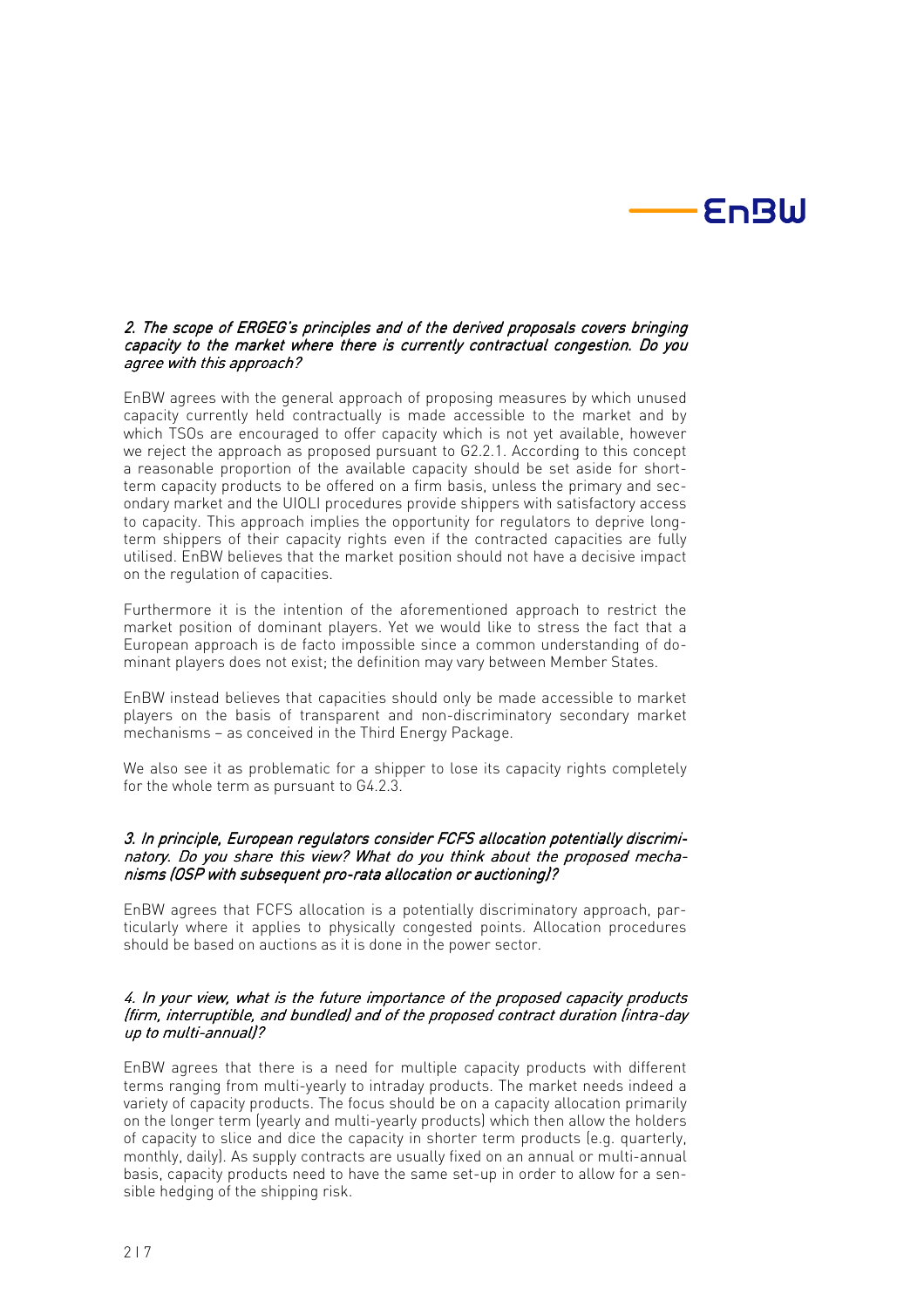

## 5. What is the role of secondary capacity trading?

Secondary trading offers the possibility to optimise trading portfolios. In order to guarantee optimal market efficiency, market participants not already holding capacities can use secondary capacity products to avoid carrying imbalance positions or the risk of not being able to deliver on contracts. On the other, market participants holding primary capacities can use secondary capacity trading to slice and dice their products and make unused products available to the market, i.e. splitting up a longer term capacity product into more shorter term products (example: a yearly product is split up in quarterly or monthly products).

We therefore see secondary capacity trading most of all as an optimisation tool to make use of a maximum of capacity. TSOs should provide a central register for capacity rights holdings, yet we do not necessarily share ERGEG´s view that TSOs should also run the actual secondary capacity trading platforms.

#### 6. and 7. How do you assess the proposed measures to enhance the availability of firm capacity and to improve short-term and long-term congestion management? What are your views on the proposals? Do they address the problems? Will they lead to more effective capacity allocation methods being developed?

EnBW welcomes the following measures and sees them essential for the development of a liquid European gas market:

- Close cooperation between TSOs by sharing grid information to increase the available capacity by using dynamic capacity calculations – we see coordinated capacity calculation methods as an important step towards more capacity
- Close cooperation between regulators by e.g. deciding on common regional approaches
- Close cooperation between regulators and TSOs in order to allow the implementation of the same procedures and standards on all borders and allow the same incentive schemes and the same rules for revenues of TSOs
- Offering capacities in a transparent and non-discriminatory manner as firm and interruptible capacities in multiple terms
- Application of user consultations for any capacity offer developed by TSOs
- TSOs shall maximise firm capacity under consultation of the relevant market players on a regional level to assess how much infrastructure/capacities it needs.

On the other hand, we see problems with examples of other proposals in the ER-GEG consultation document:

- A proportion of the available capacity shall be set aside for short-term capacity products (see p. 15, 2.3.2) – our view: the allocation of capacity should preferably be allocated in the longer term, the market should then decide how to "slice and dice" the products. Short-term products are then the outcome of the unused capacity from long term products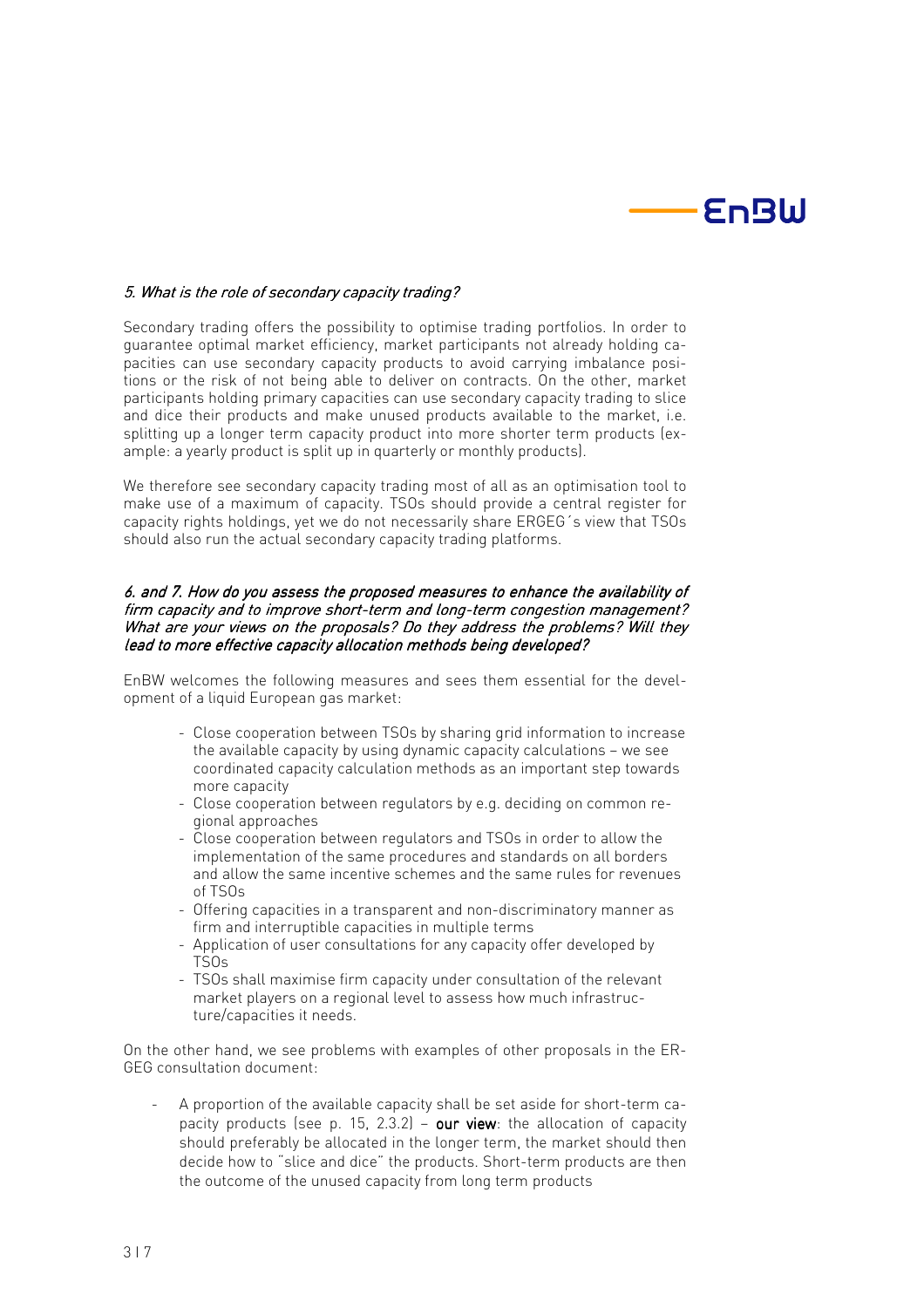# **EnBW**

- Allocation of existing capacity: "the CAM utilised should be either pro-rata or auctions" (p. 18, 2.4.2) – our view: pro-rata methods are from our point of view not market-based, we therefore call for auctions in any case
- Allocation on pro-rata basis (p. 19,  $63.1.1$ ) our view: as mentioned above, pro-rata methods should not be part of any allocation mechanism
- Booking platforms: all capacity is to be allocated via this TSO platform (p. 20, G 3.3) – our view: TSOs are natural holders of capacity rights and they should hence be responsible for capacity administration, though especially when it comes to secondary capacity trading we see no obligation to run the actual trading procedures through a central TSO platform. TSOs should in this case provide for a central registry on which any kind of trading platform could connect to. Not the TSOs should seek to reduce the number of platforms but the market will.
- "Short-term flexibility is a basic requirement for the development of competitive markets."  $(p. 22, 2.5.3)$  – our view: there is no doubt that the market also need short-term flexibilities, these can either be offered by shortterm capacity rights or by storage products. EnBW is however against a focus on the short-term alone and against a reservation of capacity for short-term products. We advocate for a focus on longer term products that can be sliced and diced to shorter term products.
- UIOLI procedures (pp. 21) **our view**: EnBW rather calls for an UIOSI<sup>2</sup> approach as it is used in cross-border trading in power.

## 8. Are the needs of shippers performing supply activities properly taken into account?

We see absolutely no need in dividing shippers up into different classes (performing and not performing supply activities) and therefore cannot give an answer to this question. Each shipper must be treated equally in terms of capacity allocation regardless of his motivation "via transparent, fair and non-discriminatory allocation procedures" (p. 9 of the consultation document).

 $\frac{1}{2}$  No matter which methodology is applied we agree that anti-hoarding provisions are required to ensure the efficient usage of capacity and to protect against capacity holdings being used to limit competition in the underlying product market. Our argumentation goes further than the UIOLI approach taken in the ERGEG consultation paper. Capacity holders must have the opportunity to receive the benefits of the rights they have purchased. In the UIOLI approach we understand that the unused capacity falls back to the TSO in the day-ahead timeframe who then markets it on the secondary market. The compensation paid would be on the basis of the primary contract. The Use-it-or-sell-it approach (UIOSI) is a more refined version giving the capacity holder the right to decide how to market the unused capacity (himself or through TSOs/OTC) while receiving the actual value on a day-ahead basis (this value can be 0 as well; we envisage a day-ahead trading scheme similar to schemes used in the power sector where capacities have to be nominated until a certain gate closure time. After this GCT the unused capacity will be sold on the secondary market.)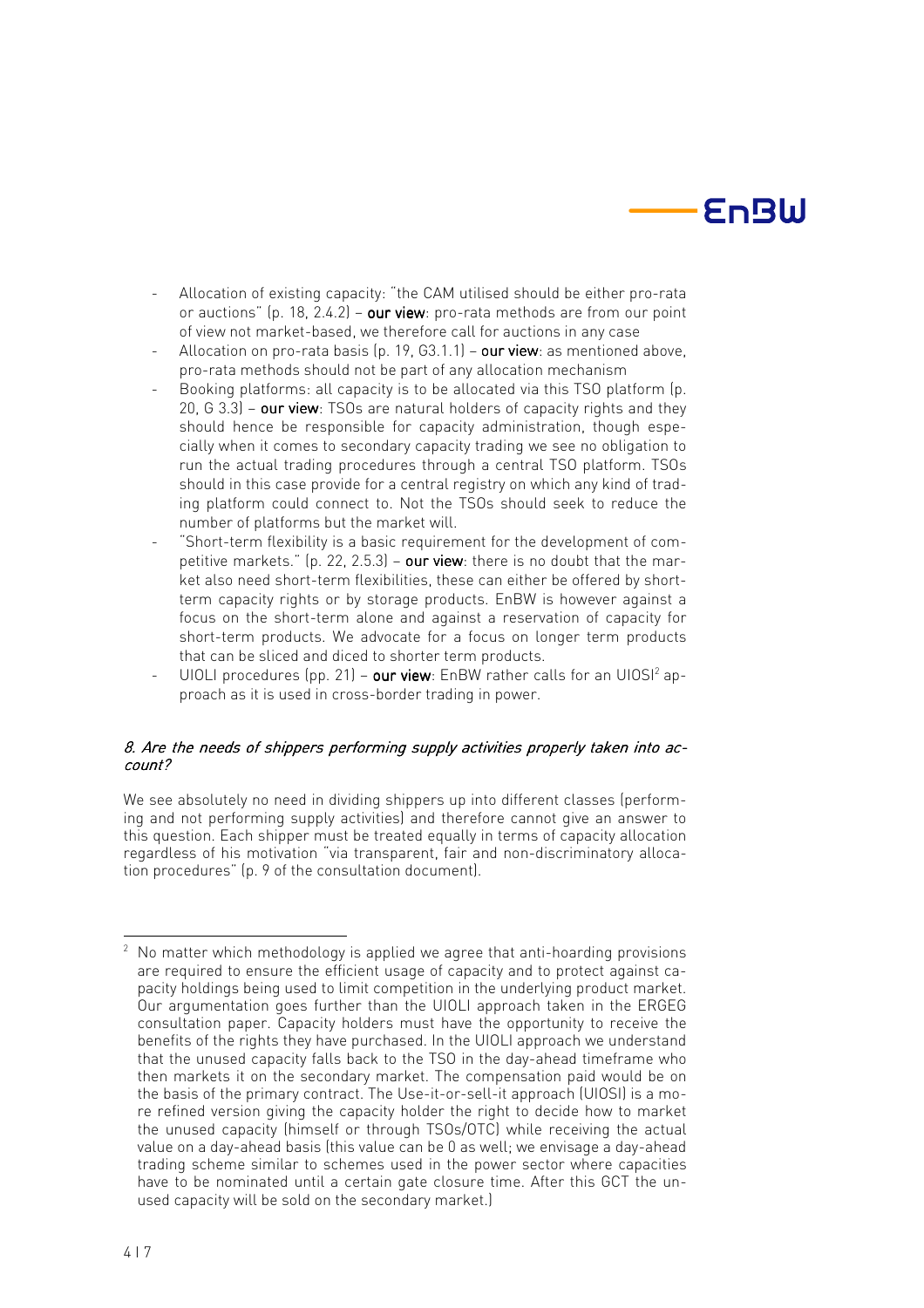

## 9. Are the proposed measures suitable to facilitate development of liquid gas markets?

The proposed measures are in part suitable to facilitate the development of liquid gas markets - they are necessary but not sufficient. We see that the major problem in the ERGEG consultation is the fact that renomination rights would change mostly for those market participants already holding large quantities of capacity. Therefore some ideas like the principle addressed in the 2plus2-rule could be a way forward. However, these measures do not resolve the problem of renomination rights. One important question is therefore how to get those market participants to give up their opposition to such changes before changing the existing rights by regulatory measures.

Interlocking of different measures is from our point of view the key for the establishment of liquid gas markets, every stakeholder has a responsibility: market participants willing to change the quality of renomination rights, TSOs to cooperate closely and to calculate their grids dynamically and regulators developing regional approaches and cooperation.

Whatever the approach to be taken, it must be market based and nondiscriminatory with the aim of maximising firm capacity available to the market.

## 10. In your view, how important are compatible booking and operational procedures between adjacent systems?

The improvement of coordination pursuant to G2.4 and establishing of compatible booking and operational procedures between adjacent systems according to G2.3. are important prerequisites for more efficiency and liquidity in European gas markets. Bundled standard products and the relating booking platforms have to include all relevant common rules and mechanisms for nominations, balancing, auctions etc. on either side of the border are an essential feature to minimize costs for trading cross-border. However, the availability of compatible procedures necessitates a high degree of cooperation between adjacent TSO systems and between TSOs and their respective regulators. A clearly regional mindset is needed to attain workable solutions for market participants. Offering these procedures however is from our point of view only one aspect on a micro level. The even more important aspect on a macro level is the question of how a European pipeline system can be optimised.

However pipeline congestions are not solely limited to contractual conditions. Only where contracted capacity is regularly used and congestions are highly likely to occur additional capacities should be physically extended through further investments. However this issue is not explicitly covered in the proposed principles. Without consideration of physical congestion and their elimination the issue of bottlenecks cannot be adequately mentioned. We therefore emphasise, that physical congestion shall be additionally addressed. In this context we would like to refer to the growing investment requirements resulting out of the changing of gas flows due to new infrastructure projects (e.g. LNG import terminals). Despite common GGPOS there is a lack of coordination between TSO's particularly at cross border points.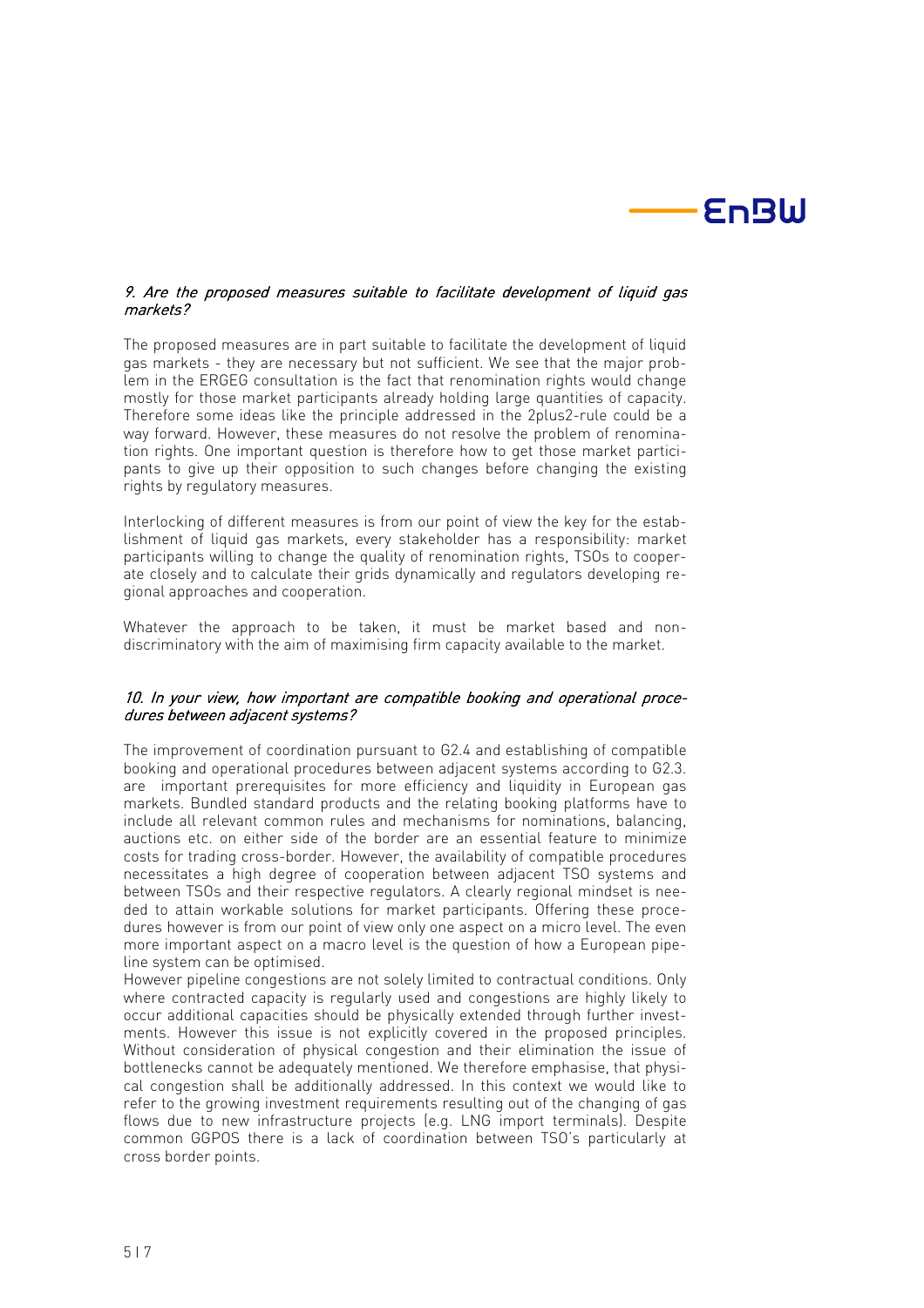

In order to improve the required investment climate, it is necessary to grant same incentives for affected TSO's resulting from similar regulatory regimes and therefore better collaboration among regulators. Open seasons have been initiated only sporadically so far. This prevents shippers from entering into binding commitments and reversely hampers needed investments. In order to avoid these disadvantages new capacity or physical capacity enhancement should remain possible on a bilateral basis between shippers and TSO's.

Therefore quick wins to get compatible procedures are highly desirable but this can only be one step ahead with more following.

# 11. Do the proposed measures increase the efficient use of the system? What aspects would you support and like to see further developed?

With its initiative, ERGEG seems to focus on enhancing the availability of short term firm capacity rather than long term. Whereas EnBW believes that the integration of European markets does require the release of additional – short and long term – transmission capacity, EnBW also believes that there is a huge potential in maximizing available capacity through improved methods of capacity calculation, in particular the implementation of dynamic modelling by TSOs.



#### Capacity calculation approaches

When calculating technical system capacity, TSOs currently use a scenario approach that ensures smooth operation of nominated flows even under hostile circumstances, e.g. sudden drop in temperature, unplanned outage of production